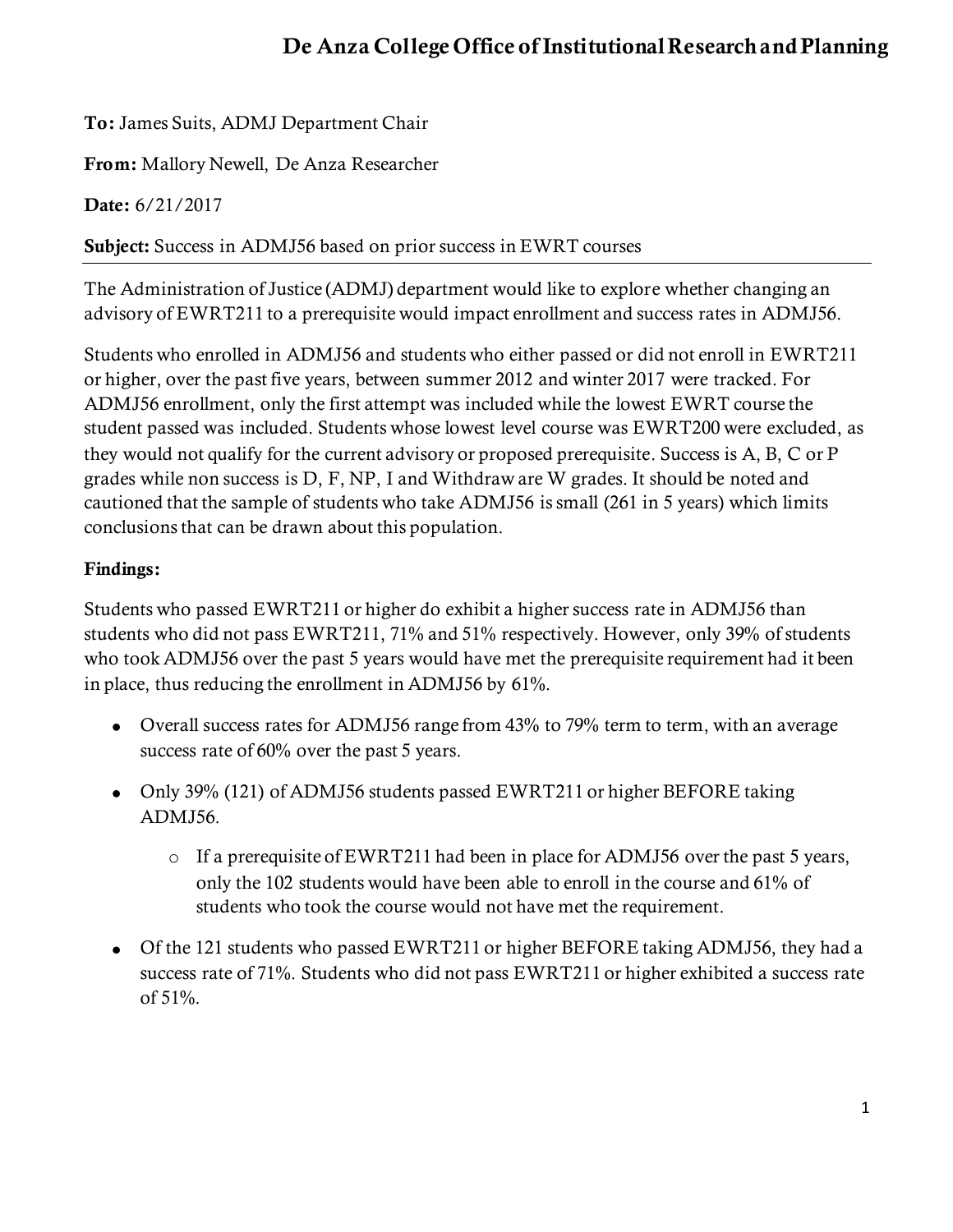|       | <b>Success</b> |         | <b>Non Success</b> |                |                | Withdraw       | Total |         |  |
|-------|----------------|---------|--------------------|----------------|----------------|----------------|-------|---------|--|
|       | Grades         | Percent | Grades             | Percent Grades |                | Percent Grades |       | Percent |  |
| 2013W | 24             | 67%     | 9                  | 25%            | 3              | 8%             | 36    | 100%    |  |
| 2013S | 18             | 58%     | $\overline{0}$     | 32%            | 3              | 10%            | 31    | 100%    |  |
| 2013F | 17             | 61%     | $\mathsf{H}$       | 39%            |                |                | 28    | 100%    |  |
| 2014W | 14             | 61%     | 8                  | 35%            |                | 4%             | 23    | 100%    |  |
| 2014F | 15             | 47%     | 16                 | 50%            |                | 3%             | 32    | 100%    |  |
| 2015F | $\overline{0}$ | 43%     | П                  | 48%            | $\overline{2}$ | 9%             | 23    | 100%    |  |
| 2016F | 18             | 64%     | 7                  | 25%            | 3              | 11%            | 28    | 100%    |  |
| 2016W | 23             | 79%     | 5                  | 17%            |                | 3%             | 29    | 100%    |  |
| 2016F | 17             | 55%     | 9                  | 29%            | 5              | 16%            | 31    | 100%    |  |
| Total | 156            | 60%     | 86                 | 33%            | 19             | 7%             | 261   | 100%    |  |

**Table 1. Success Rates by Term – ADMJ56**

Success rates for ADMJ56 range from 43% to 79% term to term, with an average success rate of 60% over the past 5 years.

|                        |                   |            |                           | Did not take % Did not take              | Took an                  | % Took an          |
|------------------------|-------------------|------------|---------------------------|------------------------------------------|--------------------------|--------------------|
|                        | Took an           | % Took an  | an EWRT                   | an EWRT                                  | <b>EWRT</b> class        | <b>EWRT</b> class  |
|                        | <b>EWRT Class</b> |            |                           | EWRT Class class but took class and took | prior to                 | prior to           |
| Took ADM 56 and ADM 56 |                   | and ADMJ56 | <b>ADM</b> <sub>156</sub> | ADM <sub>156</sub>                       | <b>ADM<sub>156</sub></b> | ADM <sub>156</sub> |
| 261                    | 140               | 54%        | 121                       | 46%                                      | 102                      | 39%                |

- 261 students took ADMJ56 while 140 students passed EWRT211 or higher and took ADMJ56, 121 students did not pass EWRT211 or higher but took ADMJ56. 102 students passed EWRT211 or higher PRIOR to enrolling in ADMJ56.
- 54% of ADMJ56 students passed EWRT211 or higher while 46% did not pass EWRT211 or a higher class.
- Only 39% of ADMJ56 students passed EWRT211 or higher BEFORE taking ADMJ56.
	- o If a prerequisite of EWRT211 had been in place for ADMJ56 over the past 5 years, only the 102 students would have been able to enroll in the course and 61% of students who took the course would not have met the requirement.